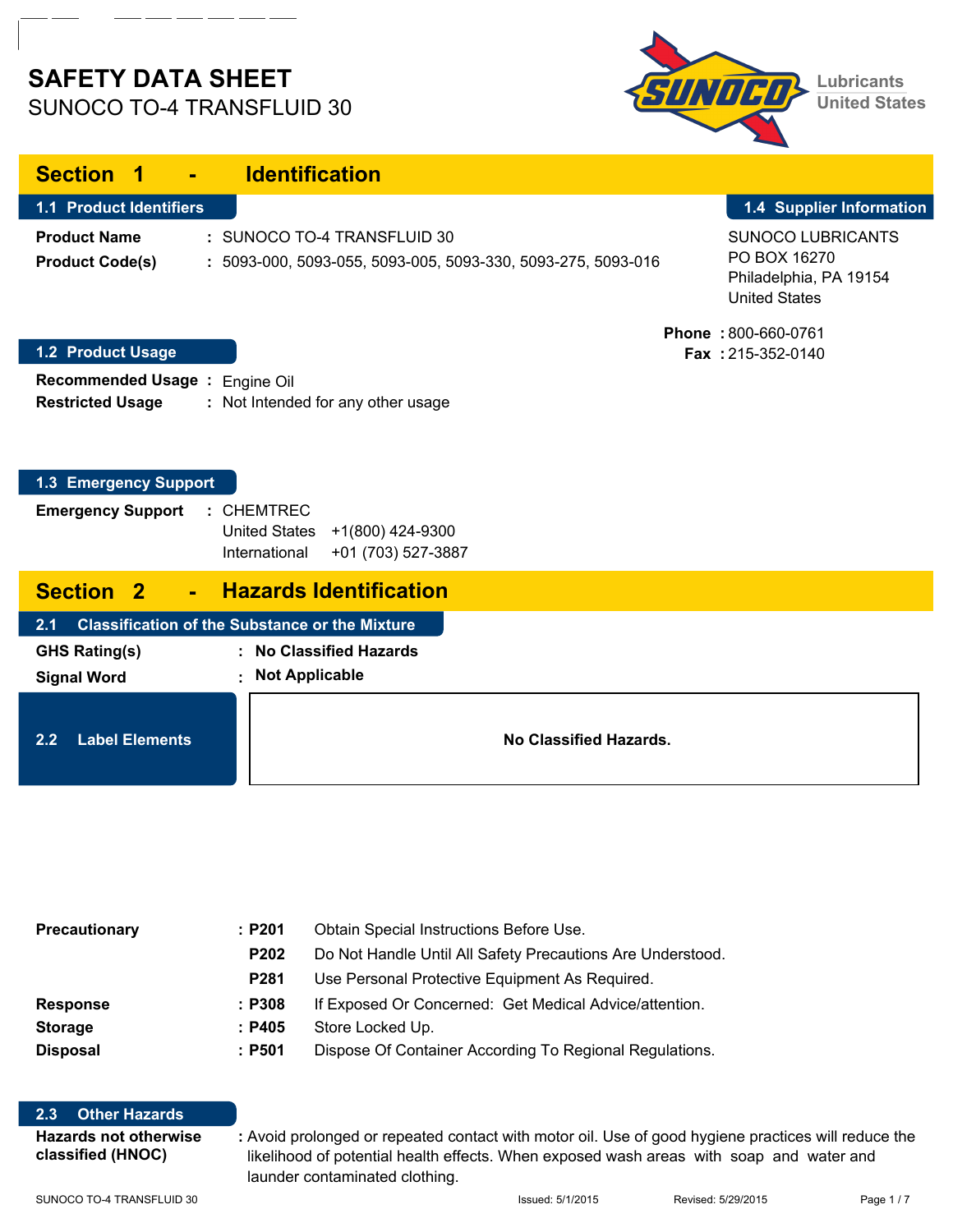#### **Section 3 - Composition / Information on Ingredients**

### **3.1 Substance Details**

| <b>Chemical Name</b>                      | CAS#       | %Weight |
|-------------------------------------------|------------|---------|
| HIGHLY REFINED MINERAL OIL (C15 - C50)    | 64741-88-4 | 60.0    |
| RESIDUAL OILS, PETROLEUM, SOLVENT-REFINED | 64742-01-4 | 26.0    |
| <b>BASE OIL SEVERELY REFINED</b>          | 64742-65-0 | 8.0     |

#### INERT The remaining percentage are not listed as Physical or Health Hazards (29 CFR 1910.1200) 6.0

Products containing mineral oil with less than 3% DMSO extract as measured by IP-346.

| <b>Section</b><br>- 4                | <b>First Aid Measures</b>                                                                                                                                                                                                                                                                                                                                                                                                                                                                  |
|--------------------------------------|--------------------------------------------------------------------------------------------------------------------------------------------------------------------------------------------------------------------------------------------------------------------------------------------------------------------------------------------------------------------------------------------------------------------------------------------------------------------------------------------|
| <b>First Aid Measures</b><br>4.1     |                                                                                                                                                                                                                                                                                                                                                                                                                                                                                            |
| <b>Eye Contact</b>                   | : Immediately flush eyes with plenty of water occasionally lifting the upper and lower eyelids.<br>Check for and remove any contact lenses. Continue to rinse for atleast 20 minutes. Get<br><b>Medical Attention.</b>                                                                                                                                                                                                                                                                     |
| <b>Inhalation</b>                    | : Remove victim to fresh air and keep at rest in a position comfortable for breathing. If breathing<br>is irregular or if respiratory arrest occurs, provide artificial respiration or oxygen by trained<br>personnel. It may be dangerous to the person providing aid to give mouth to mouth<br>resuscitation. Maintain an open airway. Get medical attention if symptoms occur.                                                                                                          |
| Ingestion                            | : Wash out mouth with water. If material has been swallowed and the exposed person is<br>conscious, give small quantities of water to drink. Stop if the exposed person feels sick as<br>vomiting may be dangerous. Do not induce vomiting unless directed to do so by medical<br>personnel. If vomiting occurs, the head should be kept low so that vomit does not enter the<br>lungs. Never give anything by mouth to an unconscious person. get medical attention if<br>symptoms occur. |
| <b>Symptoms &amp; Effects</b><br>4.2 |                                                                                                                                                                                                                                                                                                                                                                                                                                                                                            |
| <b>To Physician</b>                  | : Treat symptomatically. Contact poison specialist if product has been ingested.                                                                                                                                                                                                                                                                                                                                                                                                           |
| <b>Specific Treatment</b>            | : No Specific Treatment.                                                                                                                                                                                                                                                                                                                                                                                                                                                                   |
| <b>Medical Attention</b><br>4.3      |                                                                                                                                                                                                                                                                                                                                                                                                                                                                                            |
| <b>Protection of First Aiders</b>    | No action should be taken involving any personal risk or without suitable training. It<br>may be dangerous to the person providing aid to give mouth-to-mouth resuscitation.                                                                                                                                                                                                                                                                                                               |
| <b>Note To Doctor</b>                | : Aspiration during swallowing or vomiting may severely damage the lungs. If evacuation<br>of stomach contents is necessary, use method least likely to cause aspiration.                                                                                                                                                                                                                                                                                                                  |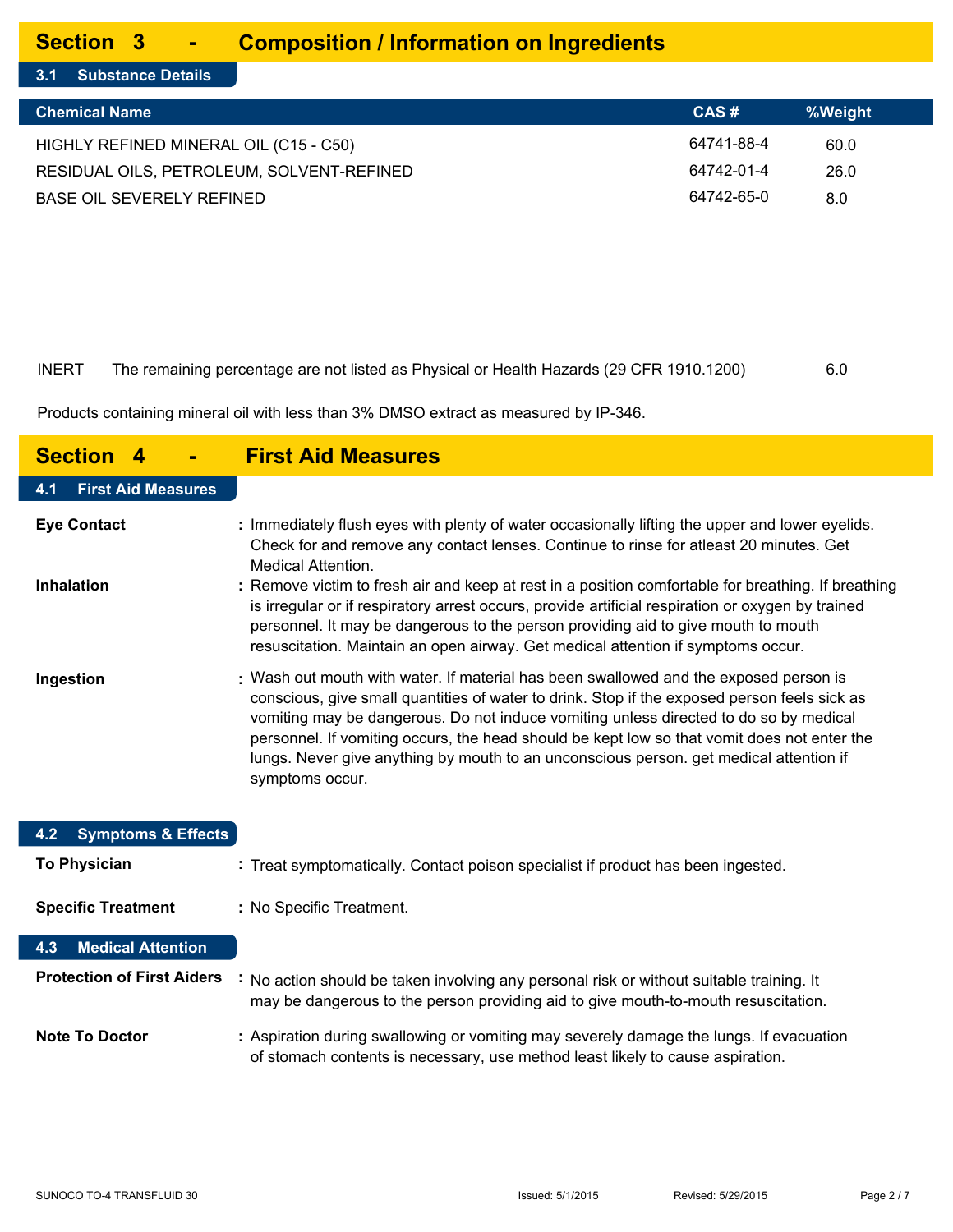### **Section 5 - Fire Fighting**

| -------                                              | <u>i IIV i Iviituin</u>                                                                                                                                                                                                                                                                                                                                                                                                                                          |
|------------------------------------------------------|------------------------------------------------------------------------------------------------------------------------------------------------------------------------------------------------------------------------------------------------------------------------------------------------------------------------------------------------------------------------------------------------------------------------------------------------------------------|
| <b>Extinguishing Media</b><br>5.1                    |                                                                                                                                                                                                                                                                                                                                                                                                                                                                  |
| Suitable Media<br>Unsuitable Media                   | : CO2, Dry chemical, or Foam. Water can be used to cool and protect product. Do not use<br>water jet as an extinguisher, it will spread the fire.                                                                                                                                                                                                                                                                                                                |
| <b>Specific hazards</b><br>arising from this product | : When heated, hazardous gases may be released including: sulfur dioxide. A solid stream of<br>water will spread the burning material. Material creates a special hazard because it floats on<br>water. This material creates a special hazard because it floats on water. This material is<br>harmful to aquatic life. Any fire water contaminated with this material must be contained and<br>prevented from being discharged to any waterway, sewer or drain. |

#### **5.3 Firefighters Advice**

**Special protective : equipment** Fire Equipment Information: Fire-fighters should wear appriovirate protective equipment and sel contained breathing apparatus(SCBA) with a full face -piece operated in positive pressure mode.

### **Section 6 - Accidental Release Measures**

#### **6.1 Personal precautions, protective equipment**

**General Measures :** No health affects expect from the cleanup of this material if contact can be avoided. Follow personal protect equipment recommendations found in section 8 of this SDS.

#### **6.2 Environmental Precautions**

Non-Emergency Personnel : Avoid dispersal of spilled material and runoff and contact with soil, waterways, drains and sewers. Inform authorities if the product has caused environmental pollution Water Polluting Material may be harmful to the environment if released in large quantities.

| 6.3 Materials & Methods to Contain and Cleanup |                                                                                                                                                                                                                                                                                                                                                                                                                                                                                                          |
|------------------------------------------------|----------------------------------------------------------------------------------------------------------------------------------------------------------------------------------------------------------------------------------------------------------------------------------------------------------------------------------------------------------------------------------------------------------------------------------------------------------------------------------------------------------|
| <b>Reference Section 8</b>                     | : Follow all protective equipment recommendations provided in Section 8.                                                                                                                                                                                                                                                                                                                                                                                                                                 |
| <b>Spill Control Measures</b>                  | : Prevent the spread of any spill to minimize harm to human health and the environment if<br>safe to do so. Wear complete and proper personal protective equipment following the<br>recommendation of Section 8 at a minimum. Dike with suitable absorbent material like<br>granulated clay. Dispose of according to Federal, State, Local, or Provincial regulations.<br>Used fluid should be disposed of at a recycling center.                                                                        |
| Containment and Cleanup:                       | Stop leak if without risk. Move containers from spill area. Approach release from upwind.<br>Prevent entry into sewers, water courses, basements or confined areas. Wash spillage's<br>with noncombustible, absorbent material e.g. sand earth vermiculite or diatomaceous earth<br>and place in container for disposal according to local regulations. Dispose of via licensed<br>waste disposal contractor. Contaminated absorbent material may pose the same threat<br>hazard as the spilled product. |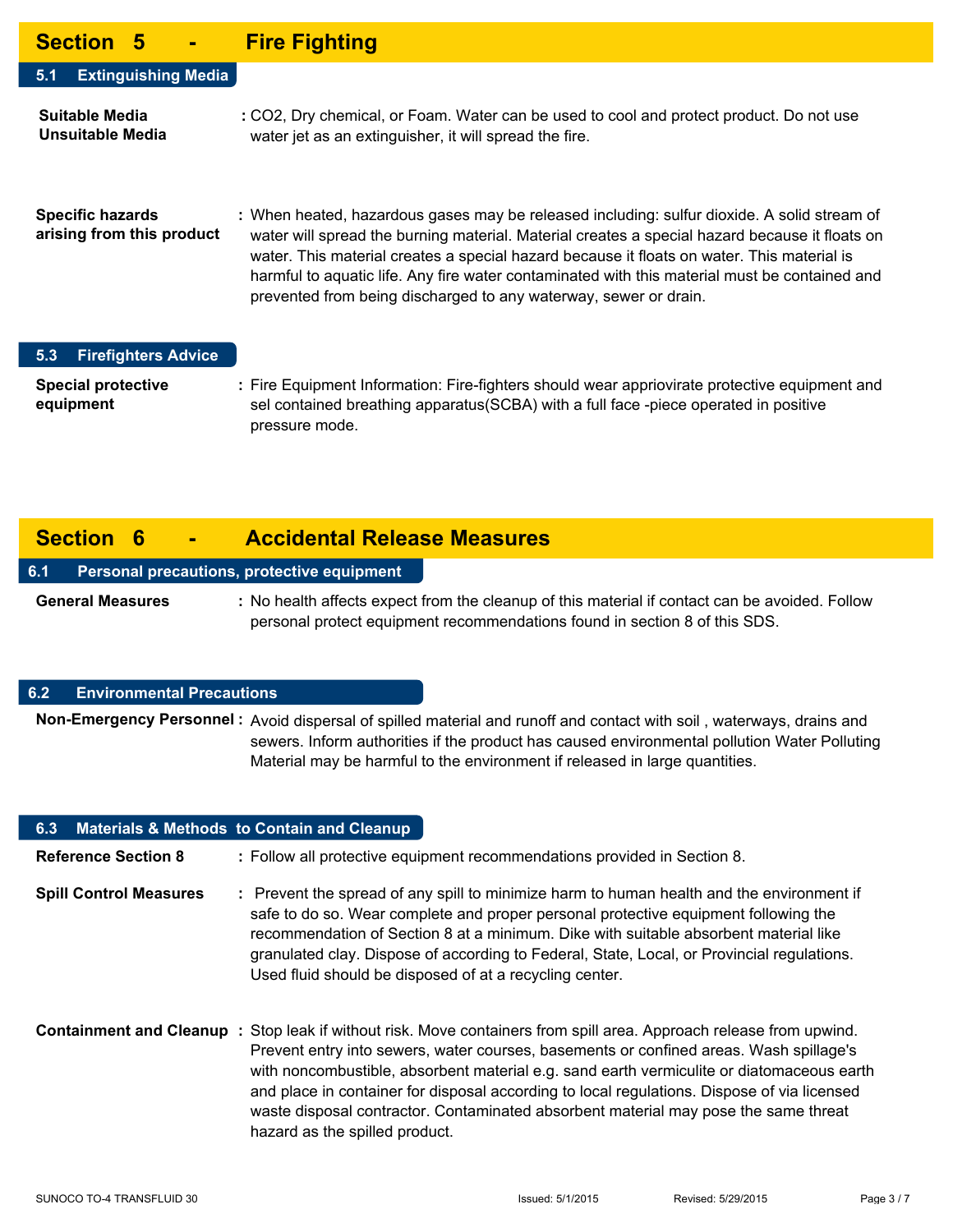| <b>Section 7</b><br><b>Contract</b>            | <b>Handling &amp; Storage</b>                                                                                                                                                                                                                                                                                                                                                                                                         |
|------------------------------------------------|---------------------------------------------------------------------------------------------------------------------------------------------------------------------------------------------------------------------------------------------------------------------------------------------------------------------------------------------------------------------------------------------------------------------------------------|
| <b>Safe Handling</b><br>$7.1 -$                |                                                                                                                                                                                                                                                                                                                                                                                                                                       |
| <b>Personal Protective</b><br><b>Equipment</b> | : Put on appropriate personal protective equipment (see section 8). Do not ingest. Avoid<br>contact with eyes, skin and clothing. Avoid breathing vapor or mist. Avoid release to the<br>environment. Keep in the original container or an approved alternative made from a<br>compatible material, keep lid tightly closed when not in use. Empty containers retain product<br>residue and can be hazardous. Do not reuse container. |
| 7.2<br><b>Safe Storage</b>                     |                                                                                                                                                                                                                                                                                                                                                                                                                                       |
| <b>Required conditions</b>                     | : Odorous and toxic fumes may form from the decomposition of this product if stored at<br>temperatures in excess of 113 deg F (45 deg C) for extended periods of time or if heat sources<br>in excess of 250 deg F (121 deg C) are used. Store away from incompatible materials. See<br>section 10 for incompatible materials.                                                                                                        |

### **7.3 Specific End Use**

This product is designed for use as a Engine Oil **Designed Purpose :**

# **Section 8 - Exposure Control**

| 8.1 United States Exposure Limits |                                               |                        |               |  |  |
|-----------------------------------|-----------------------------------------------|------------------------|---------------|--|--|
| <b>CAS</b>                        | <b>Chemical Name</b>                          | <b>Exposure Limits</b> | <b>Source</b> |  |  |
| 64742-65-0                        | Distillates, petroleum, solvent-dewaxed       | 5ma/m3                 | <b>IUCLID</b> |  |  |
| 64741-88-4                        | Distillates, petroleum, solvent-refined heavy | 5mg/m3                 | <b>IUCLID</b> |  |  |

#### **8.2 Exposure Controls**

| <b>Engineering Controls</b>                     | : Material should be handled in enclosed vessels and equipment, in which case general room<br>ventilation should be sufficient. Local exhaust ventilation should be used at points where dust,<br>mist, vapors or gases can escape into the room air. No special requirements under ordinary<br>conditions of use and with adequate ventilation.                                 |
|-------------------------------------------------|----------------------------------------------------------------------------------------------------------------------------------------------------------------------------------------------------------------------------------------------------------------------------------------------------------------------------------------------------------------------------------|
| <b>Enviromental Exposure</b><br><b>Controls</b> | : General room ventilation should be satisfactory. Local exhaust ventilation may be necessary if<br>misting is generated.                                                                                                                                                                                                                                                        |
| <b>Hygeine Measures</b>                         | : Always observe good personal hygiene measures, such as washing after handling the material<br>and before eating, drinking, and/or smoking. Routinely wash work clothing to remove<br>contaminants. Discard contaminated footwear that cannot be cleaned.                                                                                                                       |
| <b>Eye / Face Protection</b>                    | : If contact is likely, safety glasses with side shields are recommended.                                                                                                                                                                                                                                                                                                        |
| <b>Skin / Hand Protection</b>                   | : Butyl rubber. Use nitrile or neoprene gloves. Use good industrial hygiene practices. In case of<br>skin contact, wash hands and arms with soap and water. Use caution when opening manway<br>covers of storage and transportation containers. 3-nitroaniline crystals may be present on the<br>interior surface of these openings. 3-nitroaniline is toxic by dermal exposure. |
| <b>Respiratory Protection</b>                   | : Use a properly fitted air purifying or supplied air respirator complying with an approved standard<br>if a risk assessment indicates this a necessary. Respirator selection must be based on known<br>or anticipated exposure levels, the hazards of the product and the safe working limits of the<br>selected respirator.                                                    |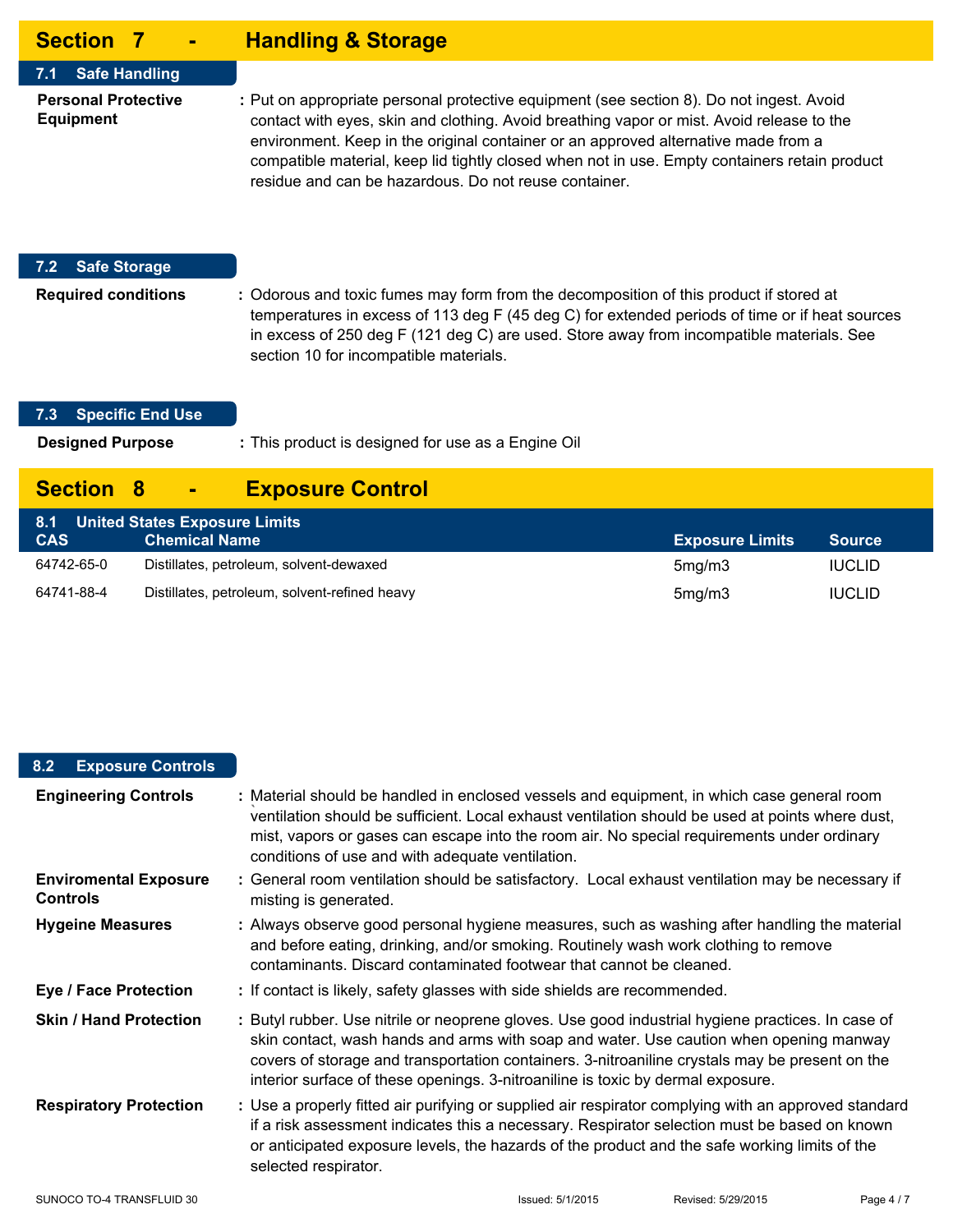### **Section 9 - Physical & Chemical Properties**

#### **9.1 Information On Basic Physical and Chemical Properties**

| <b>Physical state</b>                                         | : Liquid                      |  |  |  |
|---------------------------------------------------------------|-------------------------------|--|--|--|
| Color                                                         | : B&C                         |  |  |  |
| Odor                                                          | : Characteristic of Petroleum |  |  |  |
| Odor threshold                                                | : No Data Available           |  |  |  |
| рH                                                            | : No Data Available           |  |  |  |
| <b>Freezing Point</b>                                         | : No Data Available           |  |  |  |
| <b>Boiling Point / Range</b>                                  | : No Data Available           |  |  |  |
| <b>Flash Point COC</b>                                        | : 228C                        |  |  |  |
| : No Data Available<br><b>Evaporation rate:</b>               |                               |  |  |  |
| <b>Upper Explosive Limits (% air)</b>                         | : No Data Available           |  |  |  |
| Lower Explosive Limits (% air)                                | : No Data Available           |  |  |  |
| Flammability (solid, gas)<br>: Not Applicable                 |                               |  |  |  |
| <b>Vapor pressure</b>                                         | : <1 mm $Hg$                  |  |  |  |
| Vapor density (air=1)                                         | : > 1                         |  |  |  |
| <b>Relative Density</b>                                       | : 0.88                        |  |  |  |
| : Not Determined<br><b>Auto-ignition temperature</b>          |                               |  |  |  |
| Not Determined<br><b>Decomposition temperature</b>            |                               |  |  |  |
| Solubility in water<br>: Negligible, 0-1%                     |                               |  |  |  |
| Partition coefficient, n-octanol/water<br>: No Data Available |                               |  |  |  |
| Viscosity @ 40C                                               | : 102 cst                     |  |  |  |
| Viscosity @ 100C                                              | : 11 cst                      |  |  |  |
|                                                               |                               |  |  |  |

#### **Section 10 - Stability & Reactivity**

#### **Reactivity : Chemical stability : Possibility of hazardous reactions :** : No Data Available Stable Under Normal Circumstances. : Hazardous polymerization will not occur. Temperatures above the high flash point of this combustible material in combination with sparks, open flames, or other sources of ignition. **Incompatible materials : Hazardous decomposition products :** Strong oxidizing agents Carbon monoxide, Smoke, Carbon monoxide, sulfur oxides, aldehydes, and other petroleum decomposition products in the case of incomplete combustion. Oxides of nitrogen, phosphorus, calcium, copper, magnesium, sodium, and hydrogen sulfide may also be present **Conditions to avoid : 10.1 Material Analysis 10.2 Environmental**

## **Section 11 - Toxicological Information**

| 11.1 Toxicological Effects                                                              |                                                                                   |  |
|-----------------------------------------------------------------------------------------|-----------------------------------------------------------------------------------|--|
| <b>Ingestion Toxicity</b>                                                               | : No hazard in normal industrial use.                                             |  |
| <b>Skin Contact</b>                                                                     | : This material is likely to be slightly irritating to skin based on animal data. |  |
| : Non-hazardous under Respiratory Sensitization category.<br><b>Inhalation Toxicity</b> |                                                                                   |  |
| <b>Eye Contact</b>                                                                      | : The material is likely to be irritating to eyes based on animal data.           |  |
| 11.2 Inhalation Toxicity Data                                                           |                                                                                   |  |

| <b>CAS</b> | <b>Chemical Name</b>                                                | Test                | Value |        | <b>Species</b> | <b>Source</b> |
|------------|---------------------------------------------------------------------|---------------------|-------|--------|----------------|---------------|
|            | 64741-88-4 Distillates, petroleum, solvent-refined heavy paraffinic | Inhalation 2.18mg/L |       | 4h Rat |                | NLM CIP       |
|            | 64742-01-4 Residual oils, petroleum, solvent-refined                | Inhalation 2.18mg/L |       | 4h Rat |                | NLM CIP       |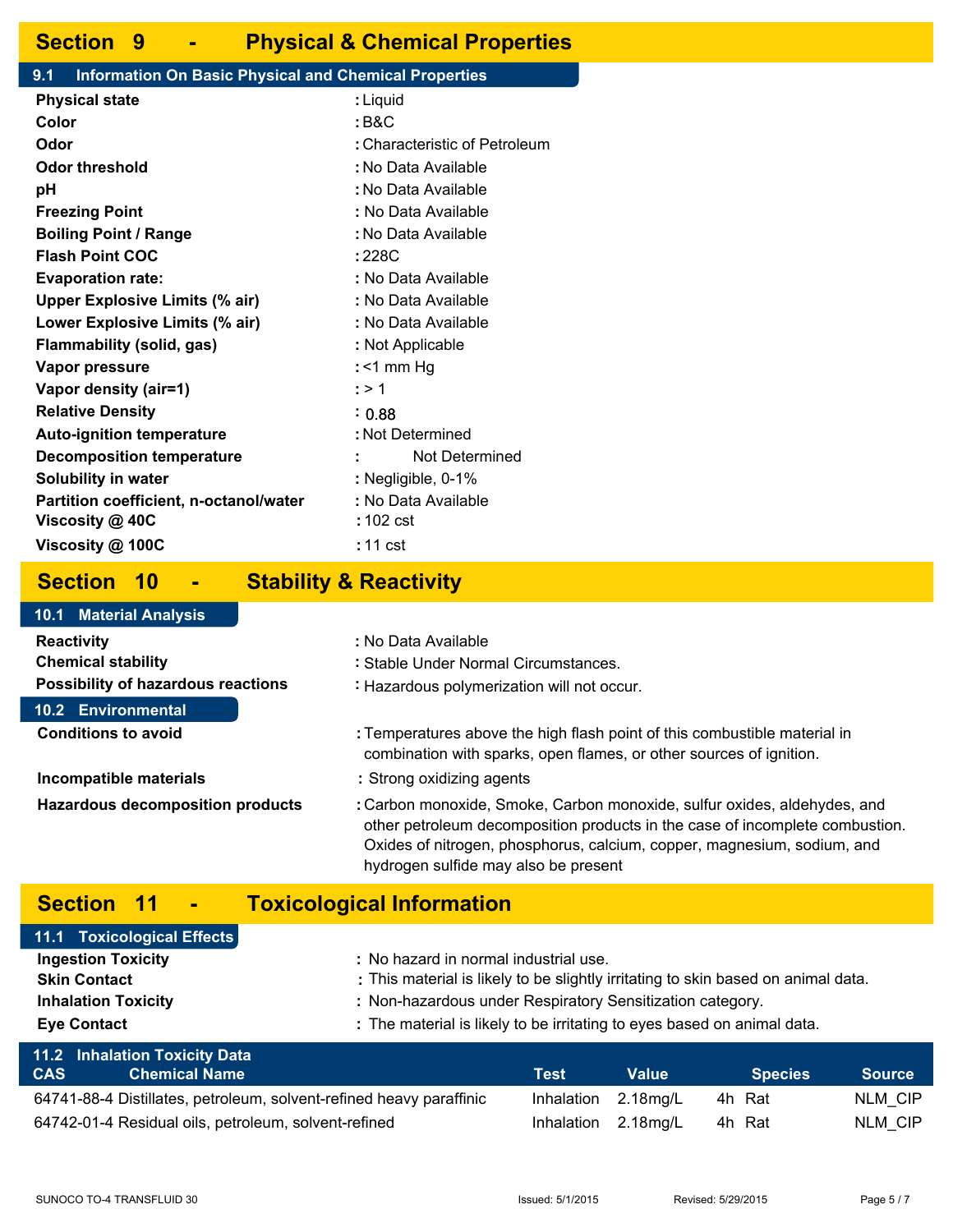# **Section 11 - Toxicological Information Continued**

| 11.3 Dermal & Other Toxicity Data                                   |             |          |                         |               |
|---------------------------------------------------------------------|-------------|----------|-------------------------|---------------|
| <b>Chemical Name</b><br><b>CAS</b>                                  | <b>Test</b> | Value    | <b>Species</b>          | <b>Source</b> |
| 64742-65-0 Distillates, petroleum, solvent-dewaxed heavy paraffinic | LC50        | 5000mg/L | 96h Oncorhynchus IUCLID |               |
| 64741-88-4 Distillates, petroleum, solvent-refined heavy paraffinic | LC50        | 5000mg/L | 96h Oncorhynchus IUCLID |               |
| 64742-01-4 Residual oils, petroleum, solvent-refined                | LC50        | 5000mg/L | 96h Oncorhynchus IUCLID |               |

| Sensitizer<br><b>Mutagenicity</b> | : No data available to indicate product or components may be a skin sensitizer.<br>: No data available to indicate product or any components present at greater<br>than 0.1% is mutagenic or genotoxic. |
|-----------------------------------|---------------------------------------------------------------------------------------------------------------------------------------------------------------------------------------------------------|
| Carcinogenicity                   | : Not expected to cause cancer. This product meets the IP-346 criteria of <3%.                                                                                                                          |
| <b>Reproductive Toxicity</b>      | : No data available if components greater than 0.1% may cause birth defects.                                                                                                                            |
|                                   |                                                                                                                                                                                                         |

# **Section 12 - Ecological Information**

| <b>12.1 Aquatic Toxicity</b>              |                                                                      |
|-------------------------------------------|----------------------------------------------------------------------|
| <b>Acute Aquatic ecotoxicity</b>          | : Non-hazardous under Aquatic Acute Environment category.            |
| <b>Chronic Aquatic ecotoxicity</b>        | : Non-hazardous under Aquatic Chronic Environment category.          |
| <b>Persistence and degradability</b>      | : Biodegrades slowly.                                                |
| <b>Bioaccumulative potential</b>          | : Bioconcentration may occur.                                        |
| <b>Mobility in soil</b>                   | : This material is expected to have essentially no mobility in soil. |
| <b>Results of PBT and vPvB assessment</b> | : Not determined.                                                    |
| Other adverse effects                     | : No data available.                                                 |
|                                           |                                                                      |

| 12.2 Ecological Data |                                                                     |             |              |                          |               |
|----------------------|---------------------------------------------------------------------|-------------|--------------|--------------------------|---------------|
| <b>CAS</b>           | <b>Chemical Name</b>                                                | <b>Test</b> | <b>Value</b> | <b>Species</b>           | <b>Source</b> |
|                      | 64742-65-0 Distillates, petroleum, solvent-dewaxed heavy paraffinic | EC50        | 1000ma/L     | 48h Daphnia magna IUCLID |               |
|                      | 64741-88-4 Distillates, petroleum, solvent-refined heavy paraffinic | EC50        | 1000ma/L     | 48h Daphnia magna IUCLID |               |
|                      | 64742-01-4 Residual oils, petroleum, solvent-refined                | EC50        | 1000ma/L     | 48h Daphnia magna IUCLID |               |

# **Section 13 - Disposal Considerations**

| 13.1 Waste treatment           |                                                                             |
|--------------------------------|-----------------------------------------------------------------------------|
| <b>Waste treatment methods</b> | : Dispose of according to Federal, State, Local, or Provincial regulations. |
| <b>Disposal Methods</b>        | : Recycle used oil.                                                         |
| <b>Waste Disposal</b>          | : Use material is non-hazardous according to environmental regulations.     |
| <b>Contaminated packaging</b>  | : Recycle containers whenever possible!                                     |

# **Section 14 - Transportation Information**

| 14.1 U.S. Department of Transportation (DOT) |                        |                                                                                                                                                                                                                                                |                    |          |
|----------------------------------------------|------------------------|------------------------------------------------------------------------------------------------------------------------------------------------------------------------------------------------------------------------------------------------|--------------------|----------|
| 14.2. Shipping Description                   | Dangerous Goods (IMDG) | : If shipped by land in a packaging having a capacity of 3,500 gallons or more, the<br>provisions of 49 CFR, Part 130 apply. (Contains oil) International Maritime                                                                             |                    |          |
| 14.2. DOT Compliance Note                    | (ICAO/IATA)            | : U.S. DOT compliance requirements may apply. See 49 CFR 171.22, 23 & 25.<br>Transport in bulk according to Annex II of MARPOL 73/78 and the IBC Code Not<br>applicable International Civil Aviation Org. / International Air Transport Assoc. |                    |          |
| 14.2. DOT Compliance Requirement             |                        | : U.S. DOT compliance requirements may apply. See 49 CFR 171.22, 23 & 24                                                                                                                                                                       |                    |          |
| SUNOCO TO-4 TRANSFLUID 30                    |                        | Issued: 5/1/2015                                                                                                                                                                                                                               | Revised: 5/29/2015 | Page 6/7 |